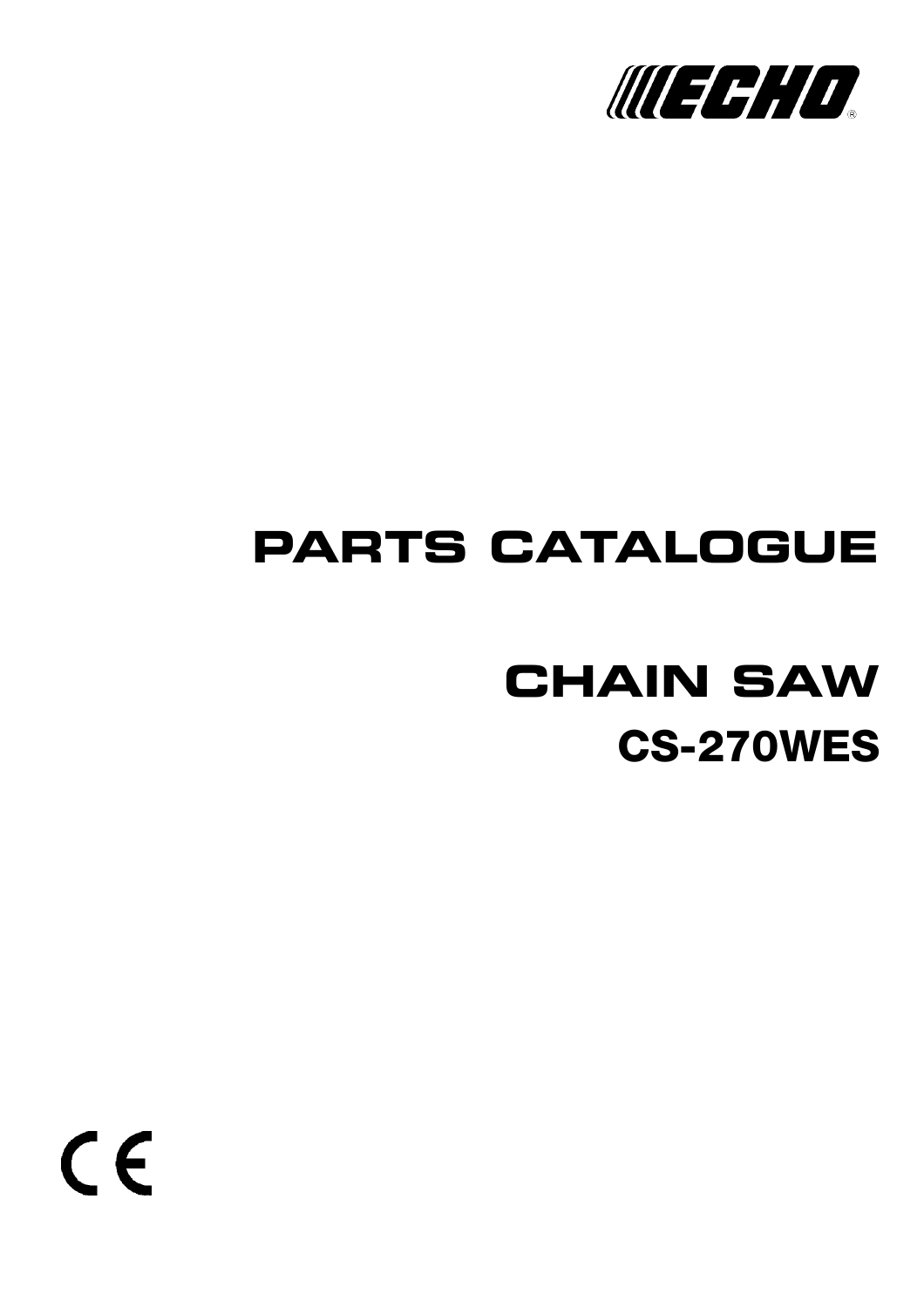

| KEY.                |           | LV PART NUMBER Q'TY DESCRIPTION |                |                            | <b>REMARKS</b> |
|---------------------|-----------|---------------------------------|----------------|----------------------------|----------------|
|                     |           |                                 |                |                            |                |
|                     |           | P021-011230                     | 1              | <b>CRANKCASE SET</b>       |                |
| $\overline{2}$      | $+$       | 900162-05022                    | 4              | BOLT, H.S. 5*22            |                |
| $\ddot{\mathbf{3}}$ |           | P021-011220                     | 1              | <b>CRANKSHAFT ASY</b>      |                |
| 4                   | $+$       | V505-000000                     | $\overline{2}$ | SEAL, OIL                  |                |
| $\sqrt{5}$          | $+$       | 900800-36001                    | $\overline{2}$ | BEARING, BALL 6001         |                |
| $\frac{6}{7}$       | $+$       | V553-000020                     | 1              | <b>BEARING, NEEDLE 8</b>   |                |
|                     |           | P021-002150                     | 1              | PISTON KIT                 |                |
| 8                   | $+$       | 100014-55930                    | $\overline{c}$ | SPACER, PISTON PIN         |                |
| $\frac{9}{1}$       | $+$       | 100015-04630                    | $\overline{c}$ | <b>CIRCLIP, PISTON PIN</b> |                |
| 10                  | $+$       | 100013-22330                    |                | PIN, PISTON                |                |
| 11                  | $+$       | 100011-05731                    | 1              | RING, PISTON               |                |
| 12                  |           | 900162-04012                    | $\overline{2}$ | BOLT, H.S. 4*12            |                |
| 13                  |           | V358-000020                     |                | COLLAR, 14                 |                |
| 14                  |           | A202-000001                     |                | <b>BELLOWS, INTAKE</b>     |                |
| 15                  |           | 163911-30130                    | 1              | <b>PLUG</b>                |                |
| 16                  |           | 900106-05016                    | $\overline{2}$ | <b>BOLT, H.S. 5*16</b>     |                |
| 17                  |           | V225-000030                     | 1              | <b>BOLT, STUD 8</b>        |                |
| 18                  |           | C305-000022                     | 1              | PLATE, SPROCKET GUARD      |                |
| 19                  |           | V202-000011                     | $\mathbf{2}$   | BOLT <sub>,4</sub>         |                |
| 20                  |           | 433026-35430                    | 1              | CATCHER, CHAIN             |                |
| 21                  |           | 900253-05020                    |                | <b>SCREW 5*20</b>          |                |
| $\dot{22}$          |           | P021-003435                     |                | <b>COVER ENGINE</b>        |                |
| 23                  | $+$       | 900724-00004                    | 1              | $O-RING(S-4)$              |                |
| 24                  | $\pm$     | 436114-13930                    |                | VALVE, CHECK               |                |
| 25                  | $\ddot{}$ | 900106-05025                    | $\overline{2}$ | <b>BOLT, H.S. 5*25</b>     |                |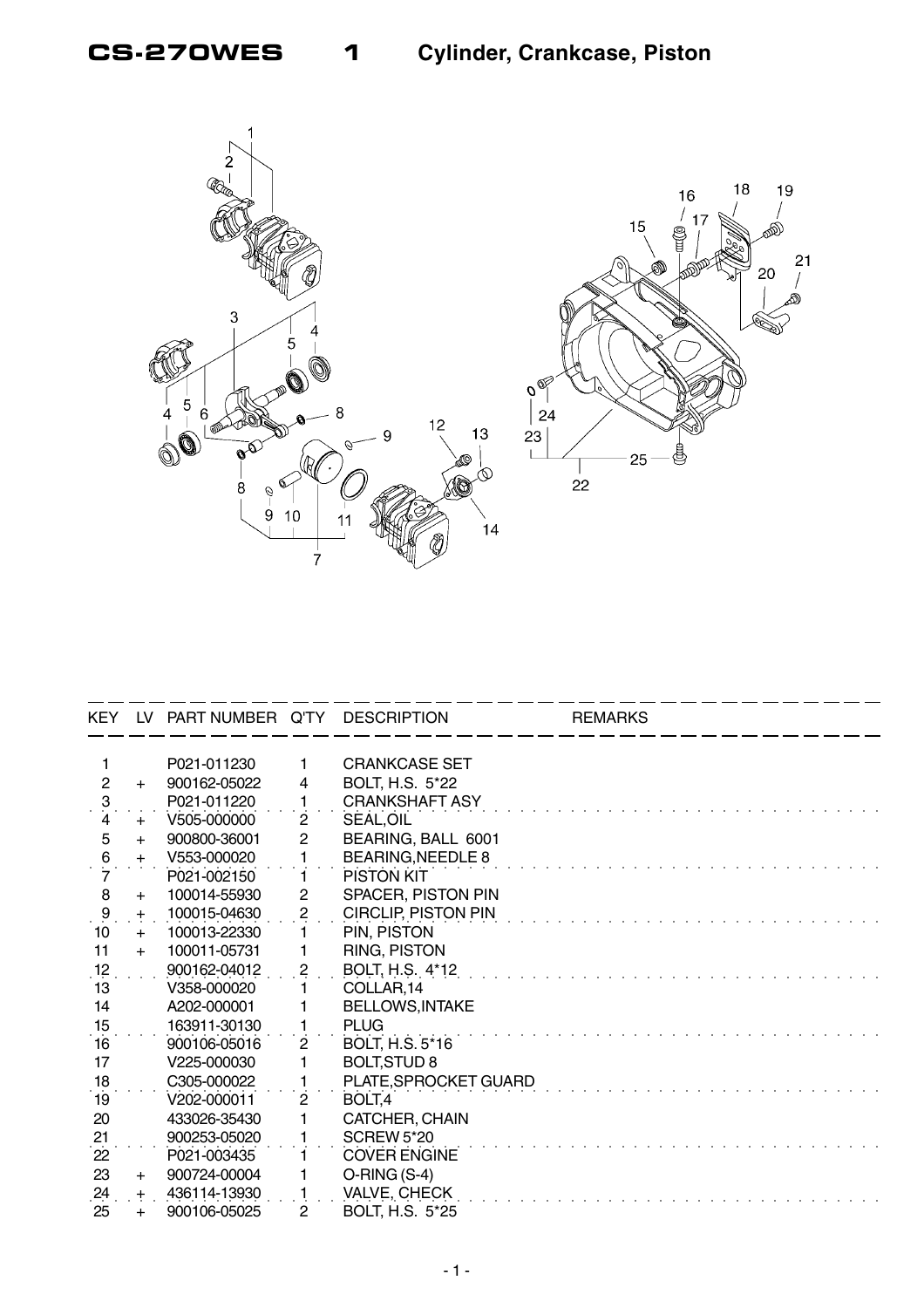

| <b>KEY</b> | LV.    | PART NUMBER Q'TY DESCRIPTION |   |                        | <b>REMARKS</b> |  |
|------------|--------|------------------------------|---|------------------------|----------------|--|
|            |        |                              |   |                        |                |  |
|            |        | P021-001930                  |   | <b>MUFFLER ASY</b>     |                |  |
|            | $\div$ | 145510-13931                 |   | <b>GASKET, MUFFLER</b> |                |  |
|            |        | A300-000130                  |   | MUFFLER, EXHAUST       |                |  |
|            |        | A301-000000                  |   | PLATE.MUFFLER          |                |  |
| 5          | +      | A303-000000                  |   | LID.MUFFLER            |                |  |
| 6          |        | 91107-05040                  | 2 | <b>BOLT HSH FLANGE</b> |                |  |
|            |        | 895812-03930                 |   | DRIVER, SCREW 50       |                |  |
| 8          |        | 895410-02830                 |   | WRENCH, W/S. DRIVER    |                |  |
|            |        | P021-006951                  |   | SCABBARD, CHAIN        |                |  |
| 10         |        | 898568-14530                 |   | <b>ROPE</b>            |                |  |
| 11         |        | 898510-39130                 |   | <b>BAG, TOOL</b>       |                |  |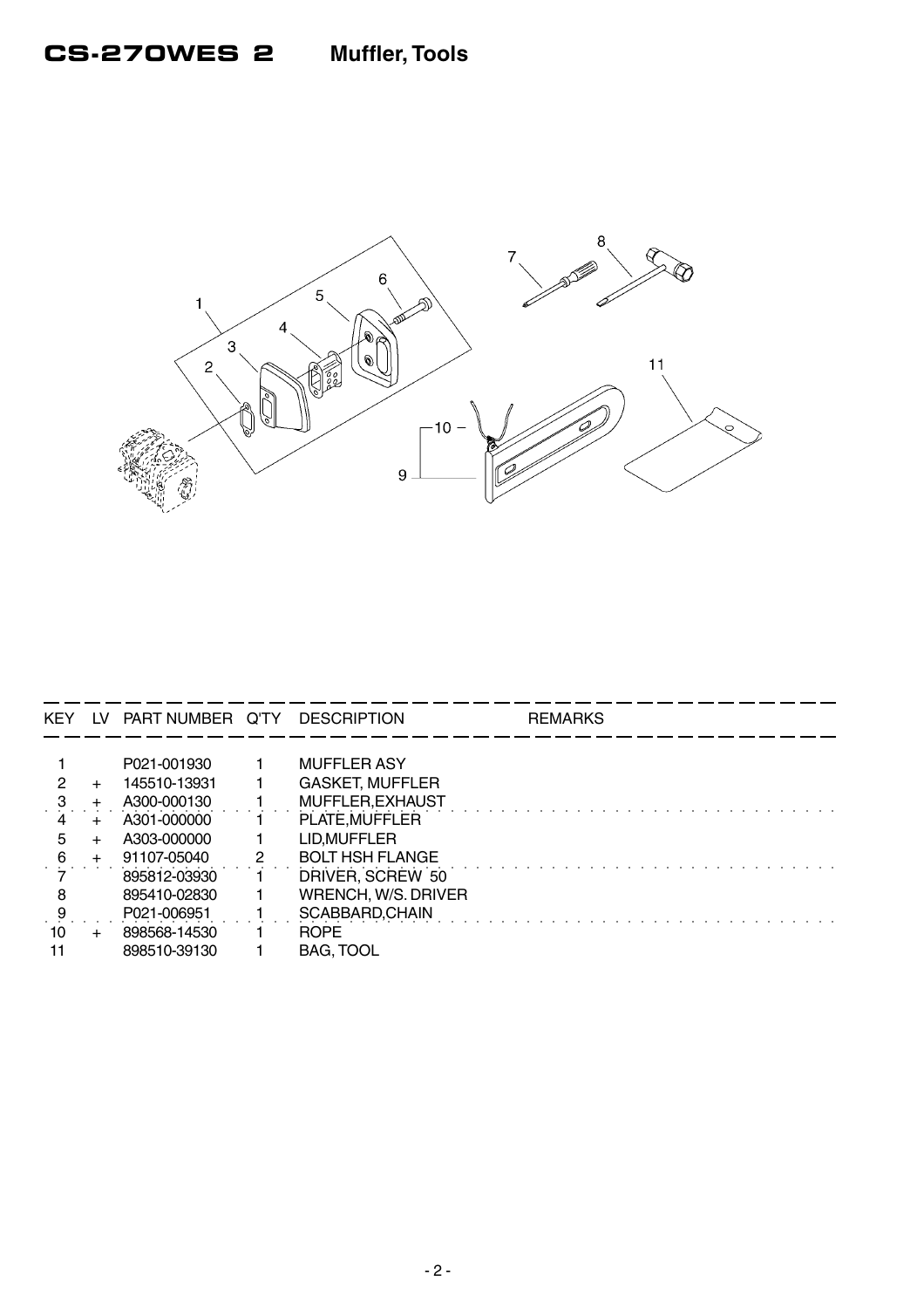

| KEY.                     | LV. | PART NUMBER Q'TY |                     | <b>DESCRIPTION</b>     | <b>REMARKS</b> |  |
|--------------------------|-----|------------------|---------------------|------------------------|----------------|--|
|                          |     | A409-000040      | 1                   | ROTOR, MAGNETO         |                |  |
| $\overline{c}$           |     | 900515-00008     | 1                   | <b>NUT, FLANGE 8</b>   |                |  |
|                          |     | V452-000030      |                     | SPRING, TORSION        |                |  |
| $\ddot{\mathbf{3}}$<br>4 |     | A514-000020      | 2<br>$\overline{2}$ | <b>PAWL</b>            |                |  |
| 5                        |     | 900603-00005     | $\overline{c}$      | WASHER 5               |                |  |
| $6 \overline{6}$         |     | V203-000100      | $\overline{c}$      | BOLT <sub>,5</sub>     |                |  |
|                          |     | A172-000112      |                     | COVER, FAN             |                |  |
| $\, 8$                   |     | A411-000340      |                     | <b>COIL, IGNITION</b>  |                |  |
|                          |     | 900238-05022     | $\overline{c}$      | <b>SCREW 5*22</b>      |                |  |
| $\frac{9}{10}$           |     | 150117-16430     | $\overline{2}$      | <b>SPACER</b>          |                |  |
| 11                       |     | V475-001900      |                     | <b>TUBE</b>            |                |  |
| .12                      |     | 156114-07320     |                     | <b>GROMMET</b>         |                |  |
| 13                       |     | 156110-04920     |                     | <b>BUSHING</b>         |                |  |
| 14                       |     | A427-000000      |                     | <b>CAP, SPARK PLUG</b> |                |  |
| 15                       |     | A426-000000      |                     | TERMINAL, SPARKPLUG    |                |  |
| 16                       |     | 159010-10230     |                     | PLUG, SPARK (BPMR-7A)  |                |  |
| 17                       |     | A051-000634      |                     | STARTER, RECOIL        |                |  |
| 18                       | $+$ | 177236-61830     |                     | <b>SCREW</b>           |                |  |
| 19                       | $+$ | A507-000021      |                     | CATCHER, PAWL          |                |  |
| 20                       | $+$ | V452-000150      |                     | SPRING, TORSION        |                |  |
| 21                       | $+$ | A506-000030      |                     | REEL, ROPE             |                |  |
| 22                       | $+$ | P022-006220      |                     | <b>ROPE</b>            |                |  |
| 23                       | $+$ | P022-001330      |                     | SPRING KIT, REWIND     |                |  |
| 24                       |     | P022-001320      |                     | <b>GRIP, STARTER</b>   |                |  |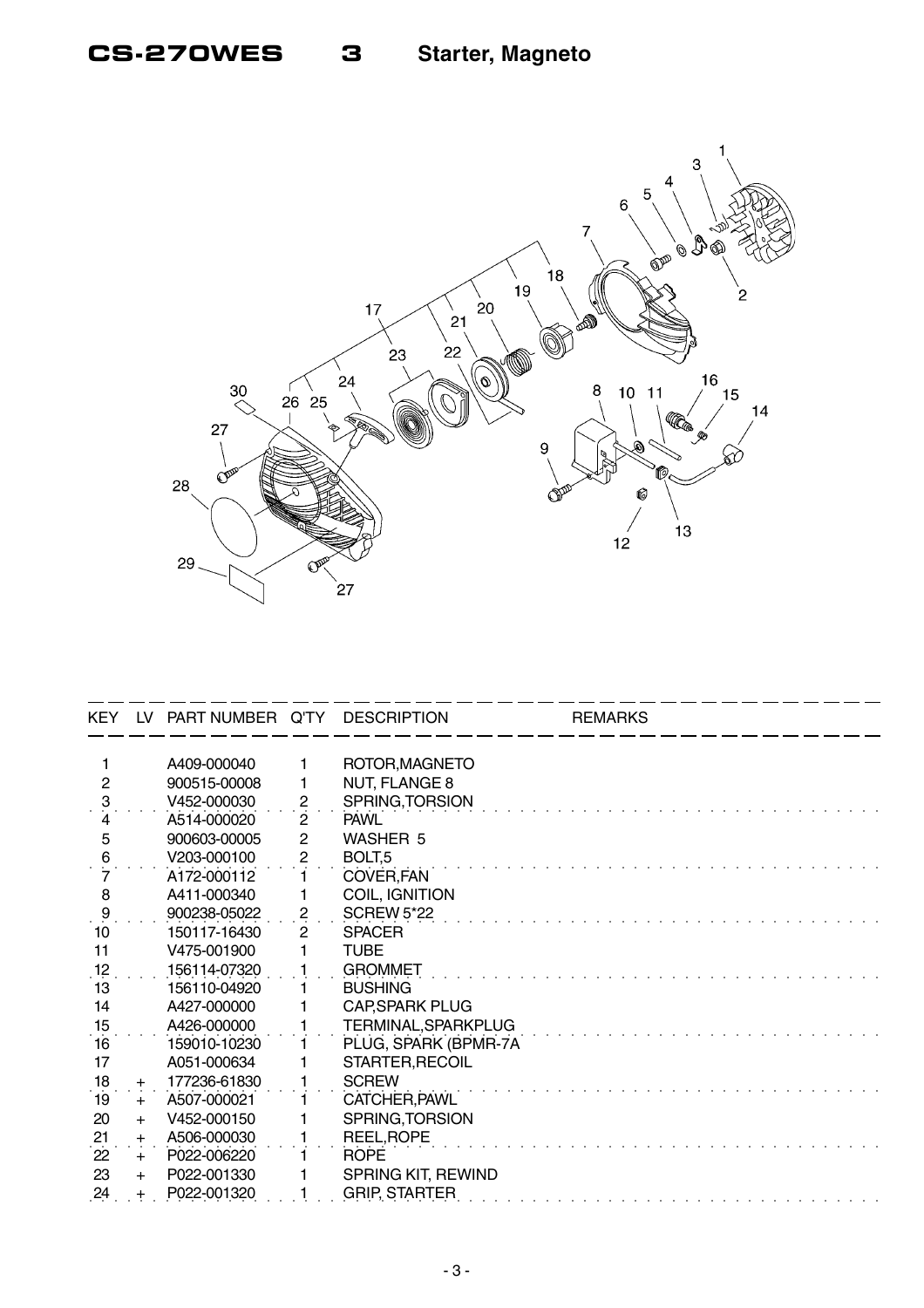

| <b>KEY</b>                               | LV PART NUMBER Q'TY                                                                      | DESCRIPTION                                                                                                   | <b>REMARKS</b> |
|------------------------------------------|------------------------------------------------------------------------------------------|---------------------------------------------------------------------------------------------------------------|----------------|
| -25<br>26<br>$^{27}$<br>28<br>-29<br>-30 | 177246-11120<br>A500-000183<br>900256-04016<br>X502-000350<br>X503-007640<br>X530-000210 | <b>CLIP, STARTER ROPE</b><br>CASE, STARTER<br>SCREW 4*16<br>LABEL, ECHO<br>LABEL, MODEL<br>LABEL, EYE CATCHER |                |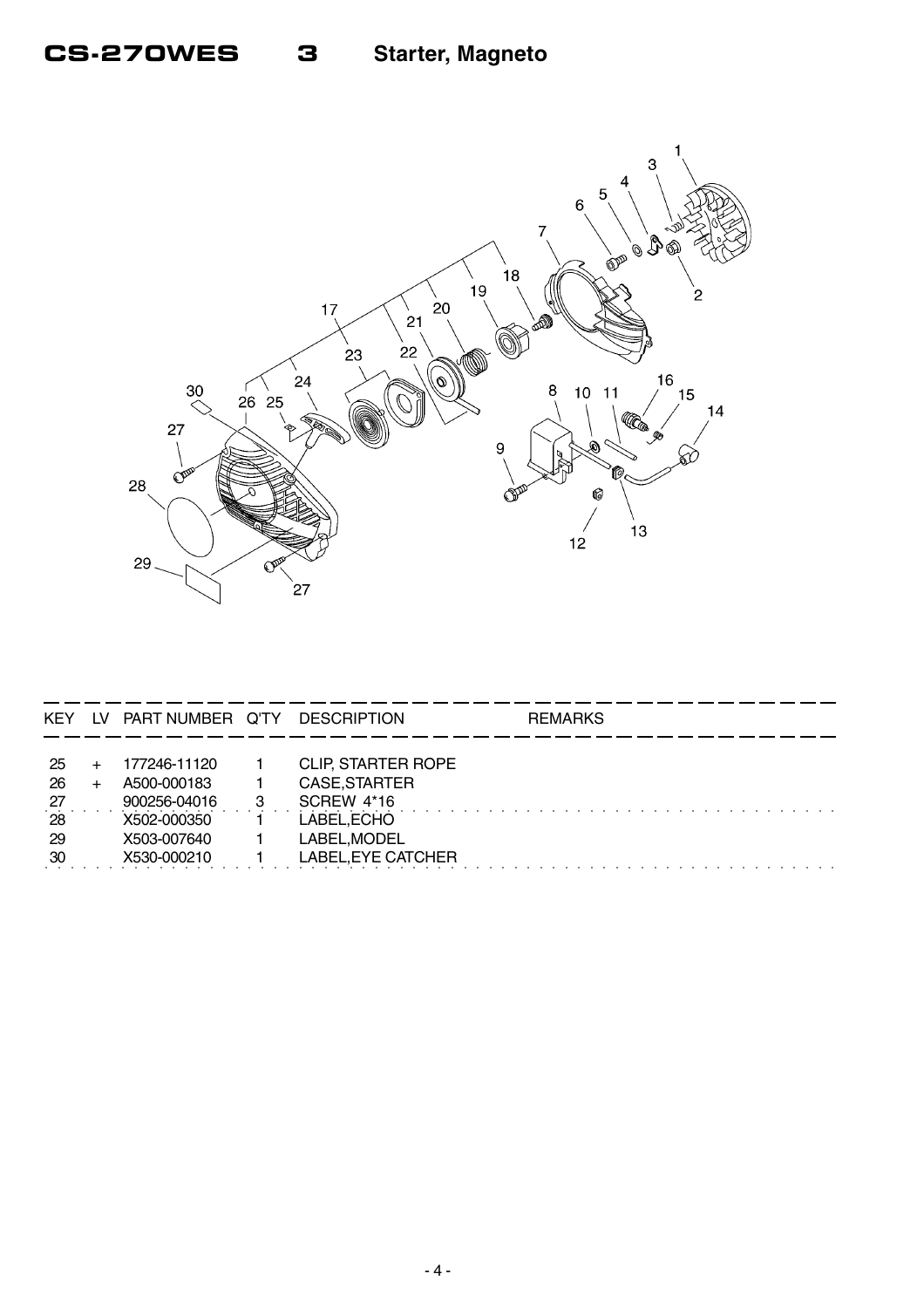# **CS-270WES 4 Auto-Oiler**



| <b>KEY</b>          | LV         | PART NUMBER Q'TY DESCRIPTION |                |                            | <b>REMARKS</b> |  |
|---------------------|------------|------------------------------|----------------|----------------------------|----------------|--|
| 1                   |            | P021-010890                  | 1              | <b>AUTO-OILER ASY</b>      |                |  |
| $\overline{c}$      | $+$        | C022-000020                  |                | <b>AUTO-OILER ASSEMBLY</b> |                |  |
|                     |            | V308-000030                  |                | <b>WASHER, CIRCULAR 11</b> |                |  |
| $\ddot{\cdot}$<br>4 | $+$<br>$+$ | V652-000030                  |                | <b>GEAR, WORM</b>          |                |  |
| 5                   | $+$        | V356-000290                  |                | COLLAR, 10                 |                |  |
| 6                   |            | 900238-04012                 | $\overline{2}$ | <b>SCREW 4*12</b>          |                |  |
|                     |            | V187-000010                  |                | <b>NIPPLE</b>              |                |  |
| 8                   |            | 132012-11960                 |                | <b>PIPE</b><br>$3*6*45$    |                |  |
|                     |            | 132013-26630                 |                | <b>CLIP</b>                |                |  |
| $\frac{9}{10}$      |            | 132010-22130                 |                | PIPE, FUEL                 |                |  |
| 11                  |            | 132115-01461                 |                | <b>GROMMET</b>             |                |  |
| .12                 |            | 436205-02832                 |                | STRAINER, OIL              |                |  |
| 13                  |            | 132115-44330                 |                | <b>GROMMET</b>             |                |  |
| 14                  |            | 900253-04012                 |                | <b>SCREW</b>               |                |  |
| 15                  |            | 900602-00004                 |                | WASHER 4                   |                |  |
| 16                  |            | 91481-04035                  |                | SCREW TAPPING              |                |  |
| 17                  |            | 177214-04630                 |                | <b>WASHER</b>              |                |  |
| 18                  |            | V352-000020                  |                | COLLAR,4                   |                |  |
| 19                  |            | V450-000080                  |                | SPRING, COMPRESSION        |                |  |
| 20                  |            | A239-000030                  |                | PIPE, INTAKE               |                |  |
| $\frac{21}{22}$     |            | V202-000020                  |                | BOLT,4                     |                |  |
|                     |            | V470-000320                  |                | <b>PIPE</b>                |                |  |
| 23                  |            | V186-000020                  |                | JOINT, PIPE                |                |  |
| $^{24}$             |            | V471-001230                  |                | <b>PIPE</b>                |                |  |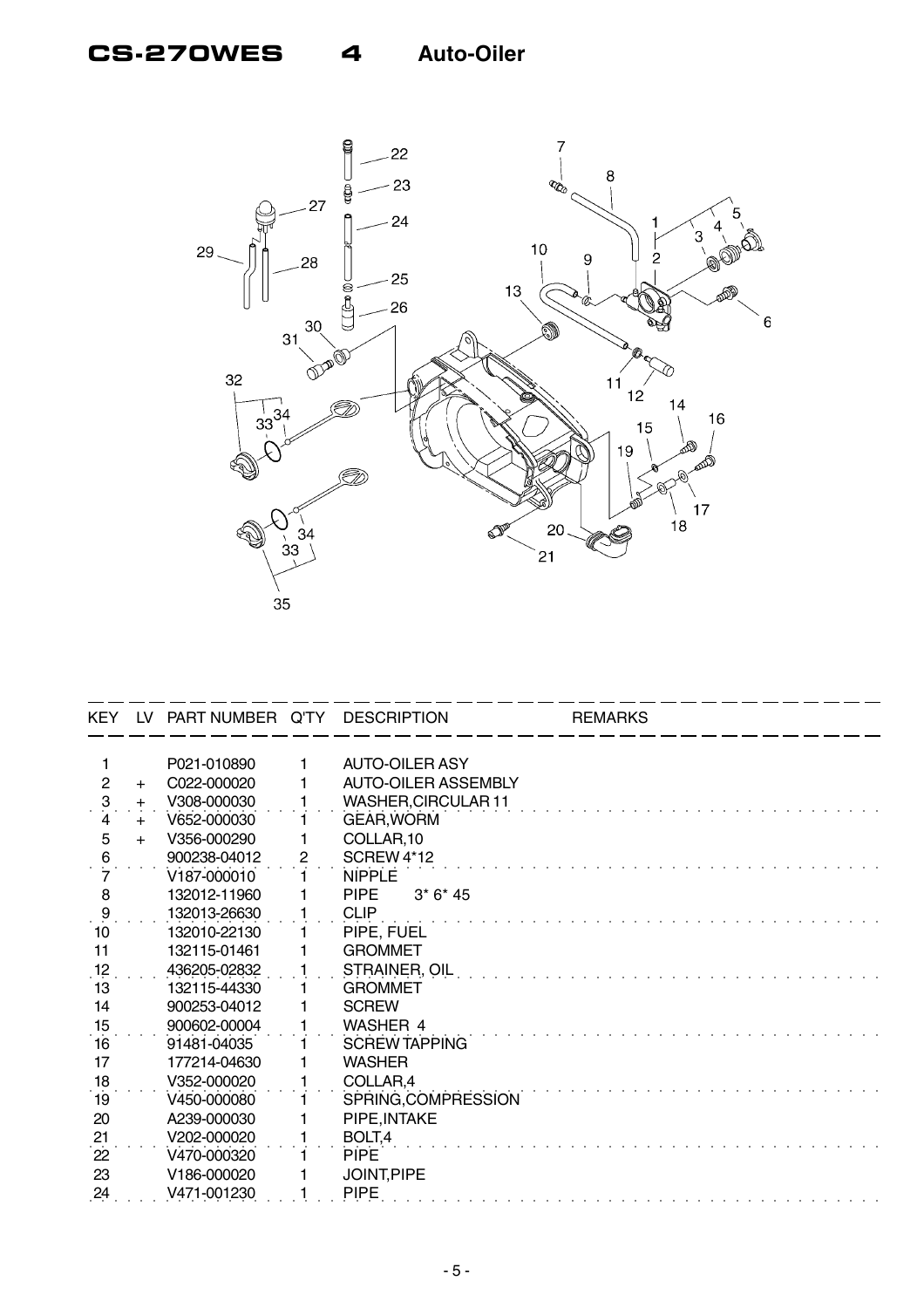# **CS-270WES 4 Auto-Oiler**



| <b>KEY</b> | LV.   | PART NUMBER Q'TY         | <b>DESCRIPTION</b>  | <b>REMARKS</b> |  |
|------------|-------|--------------------------|---------------------|----------------|--|
|            |       |                          |                     |                |  |
| 25         |       | 132013-09820             | <b>CLIP</b>         |                |  |
| 26         |       | 131205-14930             | STRAINER, FUEL      |                |  |
| 27         |       | 123181-39130             | PUMP, PRIMER        |                |  |
| 28         |       | V471-001280              | <b>PIPE</b>         |                |  |
| 29         |       | V471-001270              | <b>PIPE</b>         |                |  |
| 30         |       | V <sub>137</sub> -000000 | <b>GROMMET,FUEL</b> |                |  |
| 31         |       | 131300-56430             | VALVE, CHECK        |                |  |
| 32         |       | P021-005591              | <b>FUEL CAP ASY</b> |                |  |
| 33         | $\pm$ | 900720-00018             | O-RING 18           |                |  |
| 34         |       | A365-000050              | CONNECTOR, CAP      |                |  |
| 35         |       | P021-005581              | OIL CAP ASY         |                |  |
| 33         |       | 900720-00018             | O-RING 18           |                |  |
| 34         |       | A365-000050              | CONNECTOR, CAP      |                |  |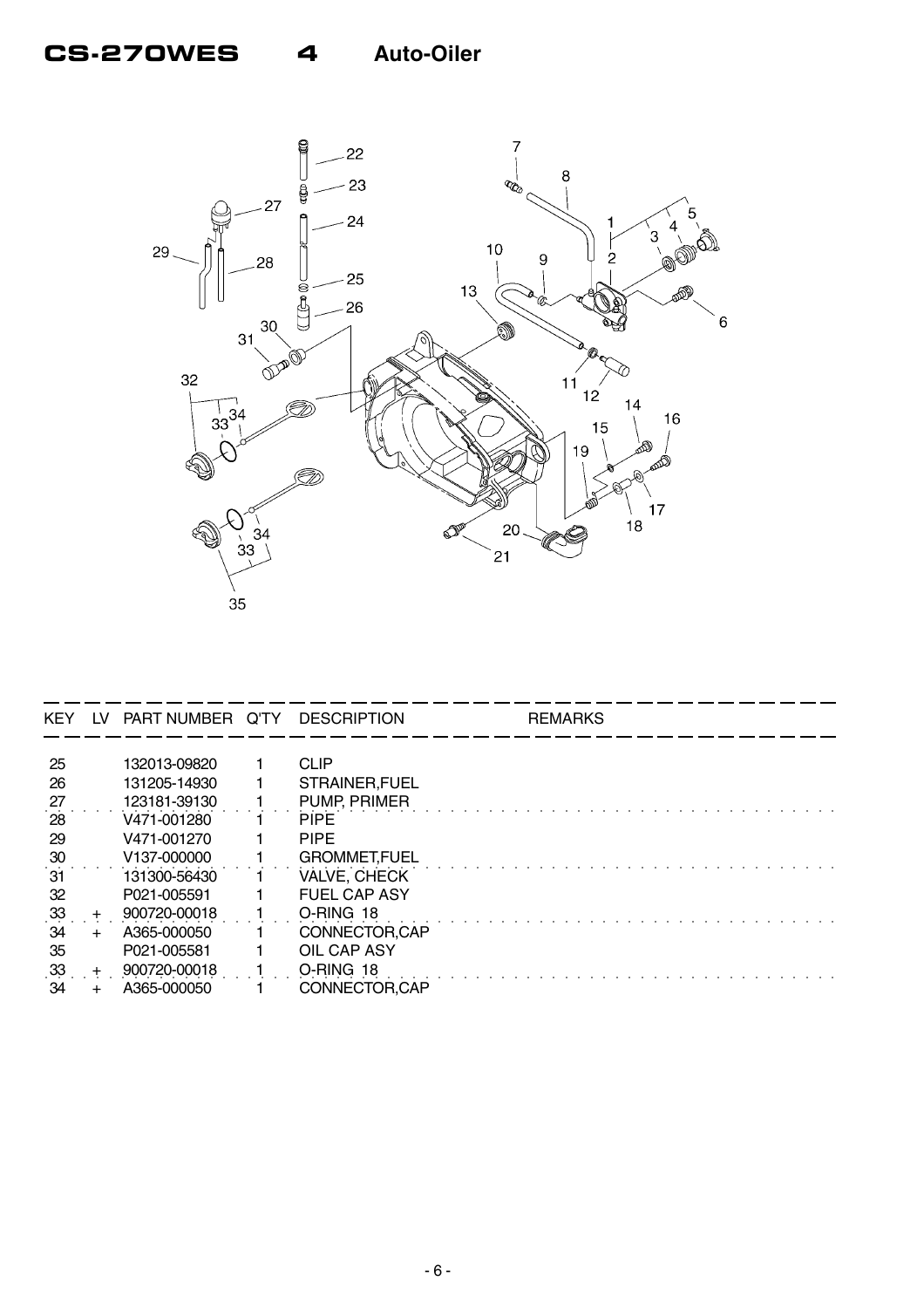

|                 | KEY LV PART NUMBER Q'TY |                | <b>DESCRIPTION</b>         | <b>REMARKS</b> |  |
|-----------------|-------------------------|----------------|----------------------------|----------------|--|
| 1               | 100918-19830            | 1              | <b>CAP, CUSHION</b>        |                |  |
| $\overline{2}$  | 100915-33930            | 1              | <b>SCREW</b>               |                |  |
| $\ddot{\cdot}$  | 100910-60030            |                | <b>CUSHION</b>             |                |  |
|                 | C400-000200             |                | HANDLE, FRONT              |                |  |
| 5               | C617-000200             |                | <b>STOPPER</b>             |                |  |
| 6               | 900253-04008            |                | SCREW 4*8                  |                |  |
|                 | 900253-05020            | $\overline{2}$ | SCREW 5*20                 |                |  |
| 8               | V485-000380             |                | <b>LEAD</b>                |                |  |
| $\ddot{\theta}$ | V485-000390             |                | LEAD                       |                |  |
| 10              | C410-000154             |                | HANDLE, REAR               |                |  |
| 11              | 100921-39130            |                | <b>CUSHION</b>             |                |  |
| 12              | V202-000020             |                | BOLT,4                     |                |  |
| 13              | 100918-15130            |                | CAP                        |                |  |
| 14              | A232-000191             |                | LID, CLEANER               |                |  |
| 15              | V582-000020             |                | RING, SNAP                 |                |  |
| 16              | A235-000140             |                | KNOB, CLEANER LID          |                |  |
| 17              | 900238-05050            | 2              | <b>SCREW 5*50</b>          |                |  |
| 18              | A226-000200             |                | <b>ELEMENT, AIR FILTER</b> |                |  |
| 19              | A204-000060             |                | ELBOW, CARBURETOR          |                |  |
| 20              | V141-000050             |                | <b>GROMMET, PLUG</b>       |                |  |
| 21              | A021-001420             |                | CARBURETOR, DIAPHRAGM      |                |  |
| 22              | 890631-38230            |                | LABEL, CAUTION             |                |  |
| 23              | 130020-33330            | $\overline{c}$ | <b>NUT</b>                 |                |  |
| $^{24}$         | 890157-39130            |                | LABEL, SWITCH              |                |  |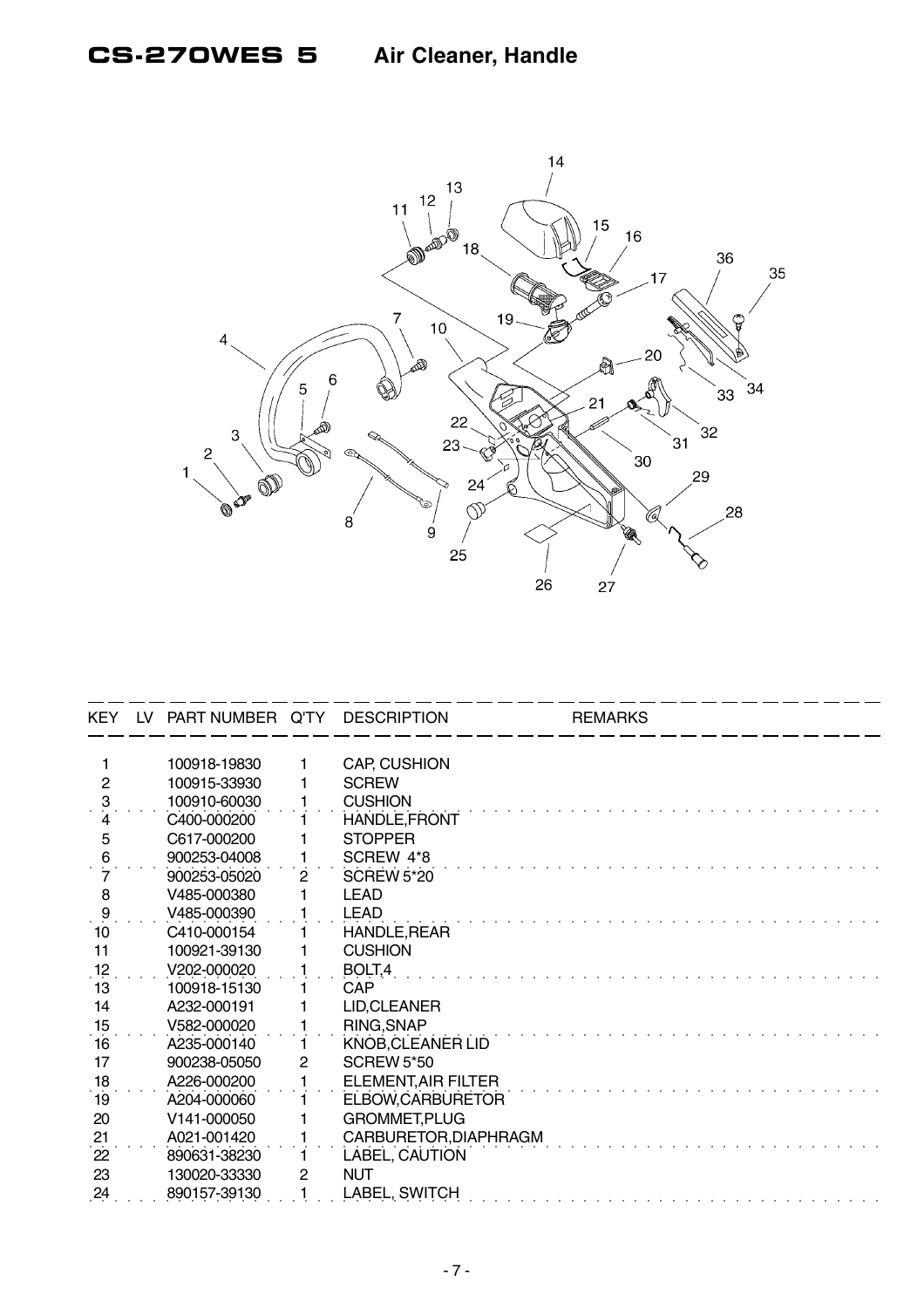

| <b>KEY</b> | LV. | PART NUMBER Q'TY DESCRIPTION |                      | <b>REMARKS</b> |
|------------|-----|------------------------------|----------------------|----------------|
|            |     |                              |                      |                |
| 25         |     | V420-000930                  | <b>CUSHION</b>       |                |
| 26         |     | 890345-39230                 | LABEL, CAUTION       |                |
| 27         |     | A440-000430                  | SWITCH, ON OFF       |                |
| 28         |     | A241-000060                  | KNOB, CHOKE          |                |
| 29         |     | V <sub>130</sub> -000000     | <b>GROMMET.CHOKE</b> |                |
| 30         |     | 900345-40025                 | PIN, SPRING 4*25SUS  |                |
| 31         |     | 178043-35430                 | SPRING, THR RETURN   |                |
| 32         |     | C450-000140                  | TRIGGER, THROTTLE    |                |
| 33         |     | C454-000080                  | ROD, THROTTLE        |                |
| 34         |     | 178090-37930                 | LOCKOUT, T. CONTROL  |                |
| 35         |     | 900253-04012                 | <b>SCREW</b>         |                |
| 36         |     | C411-000001                  | LID.HANDLE           |                |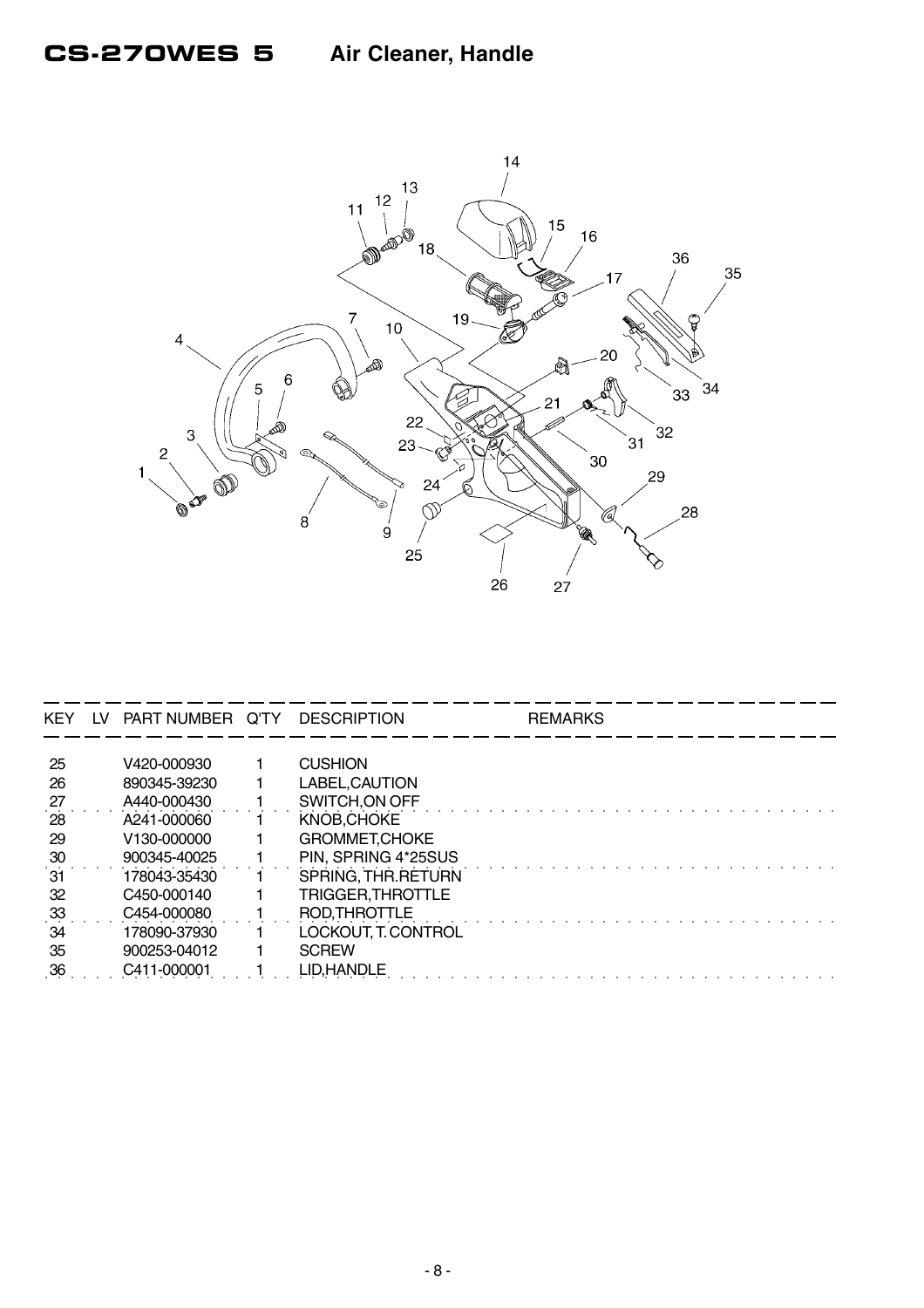

| <b>KEY</b>          | LV  | PART NUMBER Q'TY         |                | <b>DESCRIPTION</b>      | <b>REMARKS</b> |
|---------------------|-----|--------------------------|----------------|-------------------------|----------------|
|                     |     |                          |                |                         |                |
| 1                   |     | C032-000134              |                | <b>BRAKE, ASM CHAIN</b> |                |
| $\overline{2}$      | $+$ | C320-000045              |                | LEVER, BRAKE            |                |
| $\ddot{\mathrm{3}}$ | $+$ | 900330-30260             | 2              | ROLLER 3*26             |                |
| 4                   | $+$ | 900562-50005             |                | LOCKNUT 5               |                |
| 5                   | $+$ | V353-000060              |                | COLLAR <sub>,5</sub>    |                |
| 6                   | $+$ | 433167-39130             |                | <b>SPACER</b>           |                |
| 7                   | $+$ | 91318-05032              |                | <b>SCREW</b>            |                |
| 8                   | $+$ | V452-000110              |                | SPRING, TORSION         |                |
| $\frac{9}{10}$      | $+$ | C345-000112              |                | COVER, BRAKE            |                |
|                     | $+$ | 900253-04012             | $\overline{2}$ | <b>SCREW</b>            |                |
| 11                  | $+$ | 433116-35430             |                | SPACER <sub>8</sub>     |                |
| 12                  | $+$ | C334-000070              |                | CONNECTOR, BRAKE        |                |
| 13                  | $+$ | C <sub>300</sub> -000170 |                | <b>GUARD, SPROCKET</b>  |                |
| 14                  | $+$ | C328-000020              |                | <b>BAND, BRAKE</b>      |                |
| 15                  | $+$ | 93050-30098              |                | <b>ROLLER</b>           |                |
| $\overline{16}$     | $+$ | V376-000450              |                | <b>SPACER</b>           |                |
| 17                  | $+$ | V450-000070              |                | SPRING, COMPRESSION     |                |
| 18                  |     | 175012-35630             |                | <b>BEARING, NEEDLE</b>  |                |
| 19                  |     | A556-000091              |                | DRUM, CLUTCH            |                |
| 20                  |     | A551-000010              |                | PLATE, CLUTCH           |                |
| 21                  |     | A056-000030              |                | <b>CLUTCH</b>           |                |
| 22                  | $+$ | V451-000150              | 3              | SPRING, TENSION         |                |
| 23                  | $+$ | P021-001950              |                | <b>CLUTCH SHOE SET</b>  |                |
| 24                  |     | A552-000020              |                | <b>HUB, CLUTCH</b>      |                |
|                     |     |                          |                |                         |                |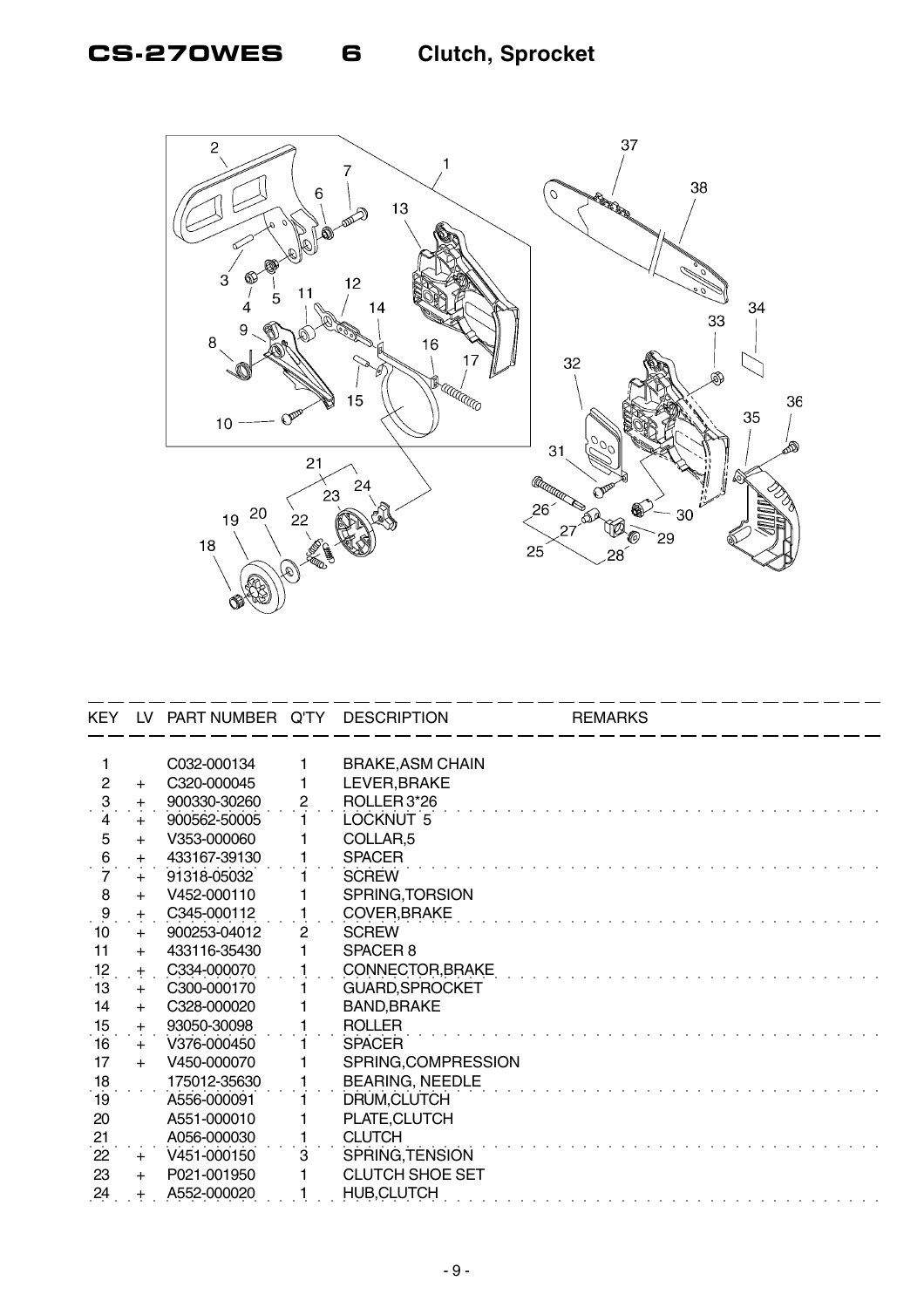# **CS-270WES 6 Clutch, Sprocket**



| <b>KEY</b> | LV.   | PART NUMBER Q'TY DESCRIPTION |                             | <b>REMARKS</b> |
|------------|-------|------------------------------|-----------------------------|----------------|
|            |       |                              |                             |                |
| 25         |       | P021-000063                  | <b>TENSIONER, CHAIN ASY</b> |                |
| 26         | $+$   | V203-000021                  | BOLT <sub>.5</sub>          |                |
| 27         | $+$   | C309-000030                  | <b>TENSIONER, CHAIN</b>     |                |
| 28         | $\pm$ | V651-000011                  | <b>GEAR.BEVEL</b>           |                |
| 29         |       | V355-000270                  | COLLAR <sub>,8</sub>        |                |
| 30         |       | V651-000001                  | <b>GEAR, BEVEL</b>          |                |
| 31         |       | 900253-04010                 | <b>SCREW 4*10</b>           |                |
| 32         |       | C305-000031                  | PLATE, SPROCKET GUARD       |                |
| 33         |       | 433019-12330                 | <b>NUT, FLANGE 8</b>        |                |
| 34         |       | X502-000340                  | LABEL, ECHO                 |                |
| 35         |       | A320-000021                  | <b>COVER, MUFFLER</b>       |                |
| 36         |       | 900253-04016                 | SCREW 4*16                  |                |
| 37         |       | 431010-39230                 | CHAIN, SAW 91VG-47E         |                |
| 38         |       | X122-000071                  | BAR, GUIDE30RC50M-3/8       |                |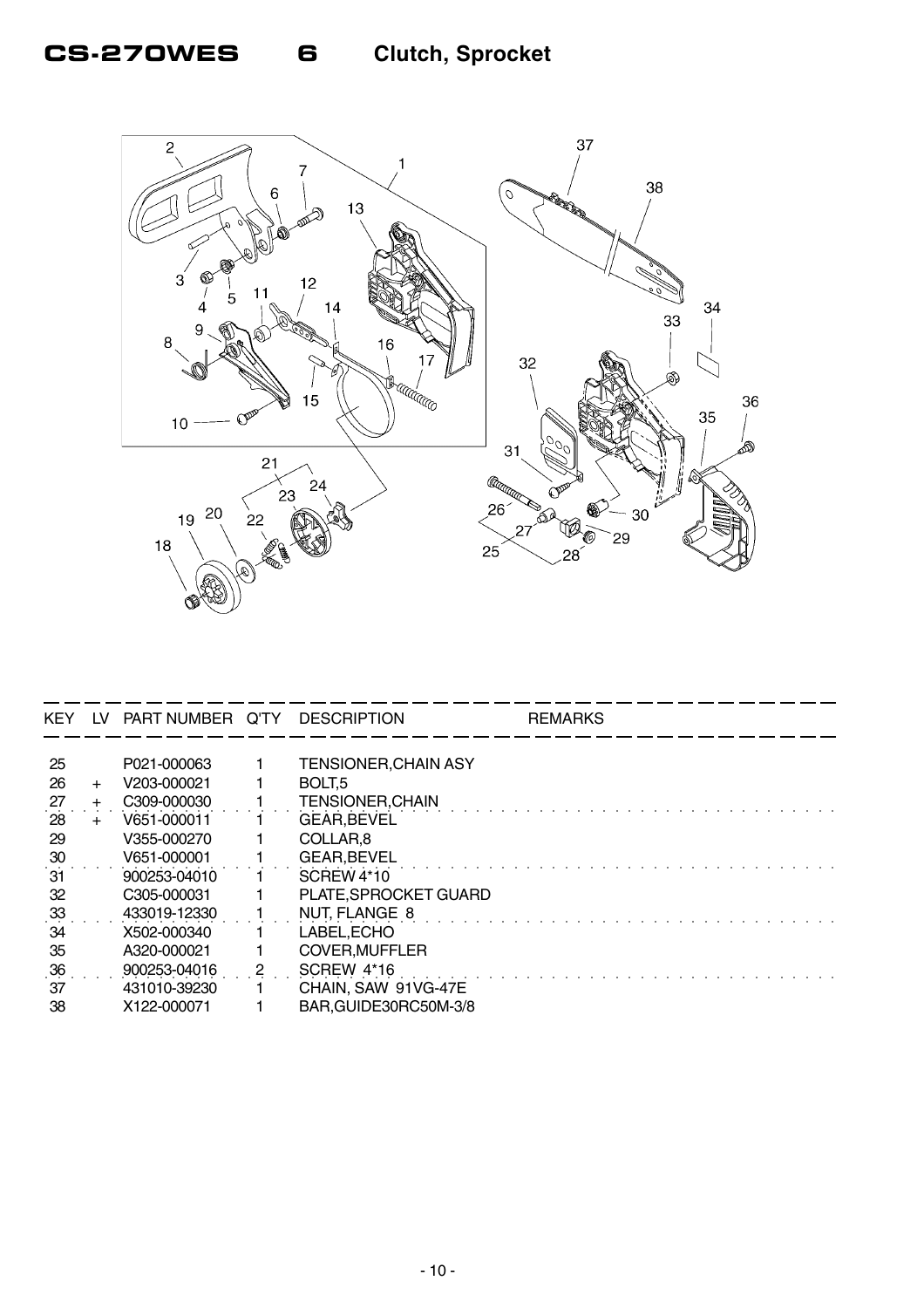# **CS-270WES 7 Carburettor**



|                     |     | KEY LV PART NUMBER Q'TY DESCRIPTION |                |                            | <b>REMARKS</b> |
|---------------------|-----|-------------------------------------|----------------|----------------------------|----------------|
|                     |     | A021-001420                         | 1.             | CARBURETOR, DIAPHRAGM      |                |
| 1.                  | $+$ | 123130-02960                        | 4              | <b>SCREW</b>               |                |
| <u>۽</u>            | $+$ | 123142-03930                        |                | COVER, M. DIAPHRAGM        |                |
| 3                   | $+$ | 123141-03930                        |                | DIAPHRAGM, METERING        |                |
| $\overline{4}$      | $+$ | 123140-27230                        | 1.             | GASKET, M. DIAPHRAGM       |                |
| $\frac{5}{6}$       | $+$ | 123138-03930                        | 1              | PIN, METERING LEVER        |                |
|                     | $+$ | 123123-03930                        |                | LEVER, METERING            |                |
| $\overline{7}$      | $+$ | 123139-03930                        |                | <b>SCREW, M. LEVER PIN</b> |                |
| $\ddot{\mathbf{8}}$ | $+$ | 123122-03660                        |                | SPRING, METER. LEVER       |                |
| 9                   | $+$ | 123137-19830                        |                | VALVE, INLET NEEDLE        |                |
| 10                  | $+$ | 123146-10631                        | 1              | PLUG, WELCH                |                |
| $\frac{11}{2}$      |     | + 123114-38830                      | $\overline{2}$ | <b>SCREW</b>               |                |
| 12                  | $+$ | 123132-35430                        |                | VALVE, CHOKE               |                |
| 13                  | $+$ | 123120-03661                        | 1              | NEEDLE, HIGH SPEED         |                |
| 14                  | $+$ | 123118-02261                        | 1              | NEEDLE, IDLE               |                |
| 15                  | $+$ | P003-000010                         | $\overline{2}$ | LIMITER CAP                |                |
| 16                  | $+$ | 123127-15030                        | $\overline{2}$ | <b>RING</b>                |                |
| 17                  | $+$ | P003-001300                         | 1              | SHAFT, THROTTLE            |                |
| 18                  | $+$ | 123113-37530                        | 1.             | SPRING, THROTTLE RTN       |                |
| 19                  | $+$ | 123126-10631                        | 1              | <b>SCREEN, INLET</b>       |                |
| 20                  | $+$ | 123116-05960                        |                | VALVE, THROTTLE            |                |
| 21                  | $+$ | 123114-05260                        |                | <b>SCREW</b>               |                |
| 22                  | $+$ | P003-001040                         |                | <b>LEVER THROTTLE</b>      |                |
| 23                  |     | P003-001470                         |                | <b>SPRING</b>              |                |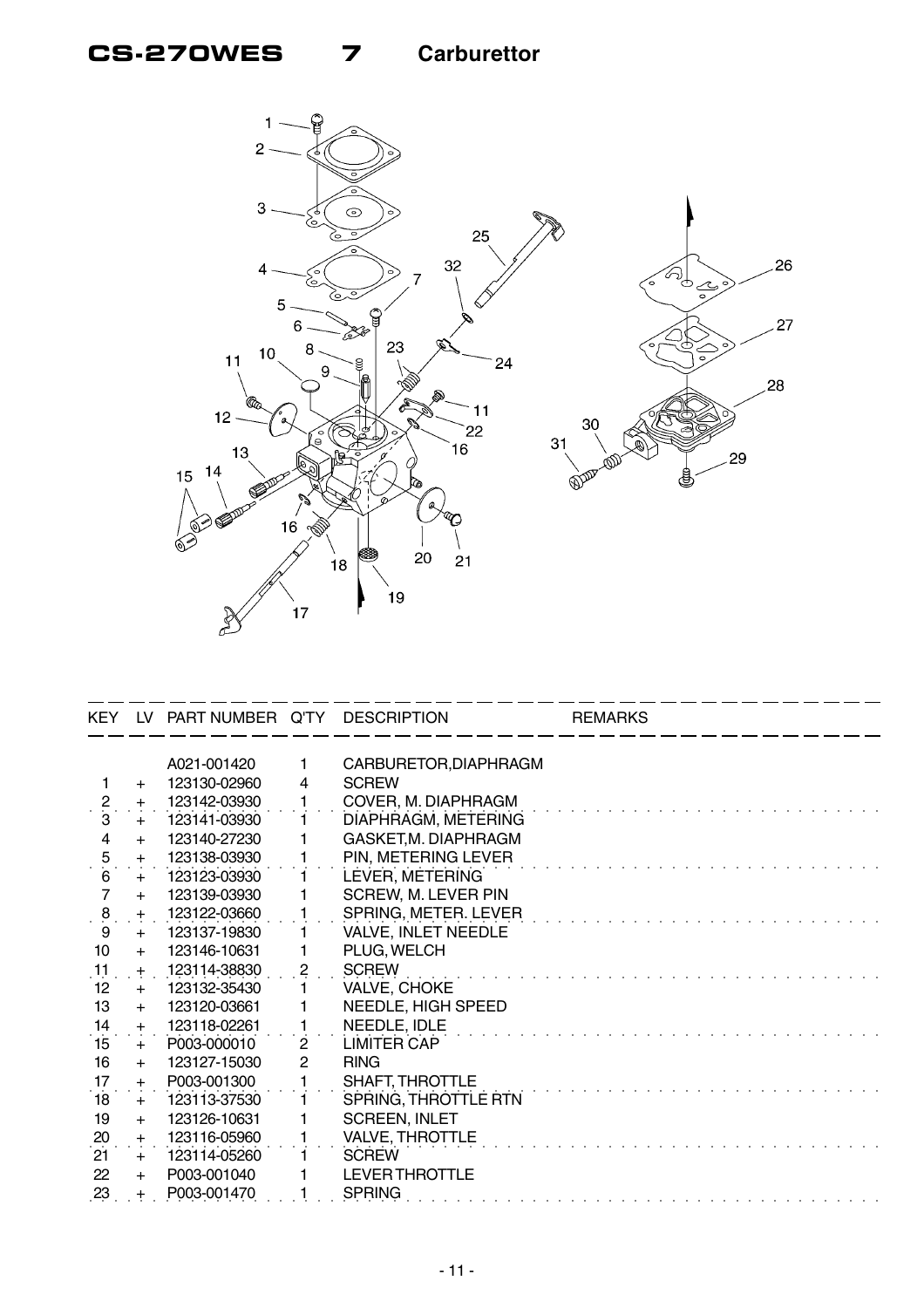# **CS-270WES 7 Carburettor**



| <b>KEY</b>   | LV.   | PART NUMBER Q'TY | <b>DESCRIPTION</b>        | <b>REMARKS</b> |
|--------------|-------|------------------|---------------------------|----------------|
|              |       |                  |                           |                |
| 24           |       | P003-001510      | LEVER-FAST IDLE           |                |
| 25           |       | P003-001140      | SHAFT, CHOKE              |                |
| 26           |       | 123112-15030     | DIAPHRAGM, FUEL PUMP      |                |
| 27           | +     | 123125-15030     | <b>GASKET, FUEL PUMP</b>  |                |
| 28           | $\pm$ | 123124-24430     | COVER, FUEL PUMP          |                |
| 29           |       | 123110-03930     | <b>SCREW, PUMP COVER</b>  |                |
| $30^{\circ}$ |       | 123133-04260     | SPRING, IDLE ADJUST       |                |
| -31          |       | 123134-04260     | <b>SCREW, IDLE ADJUST</b> |                |
| 32           |       | 123149-26030     | WASHFR                    |                |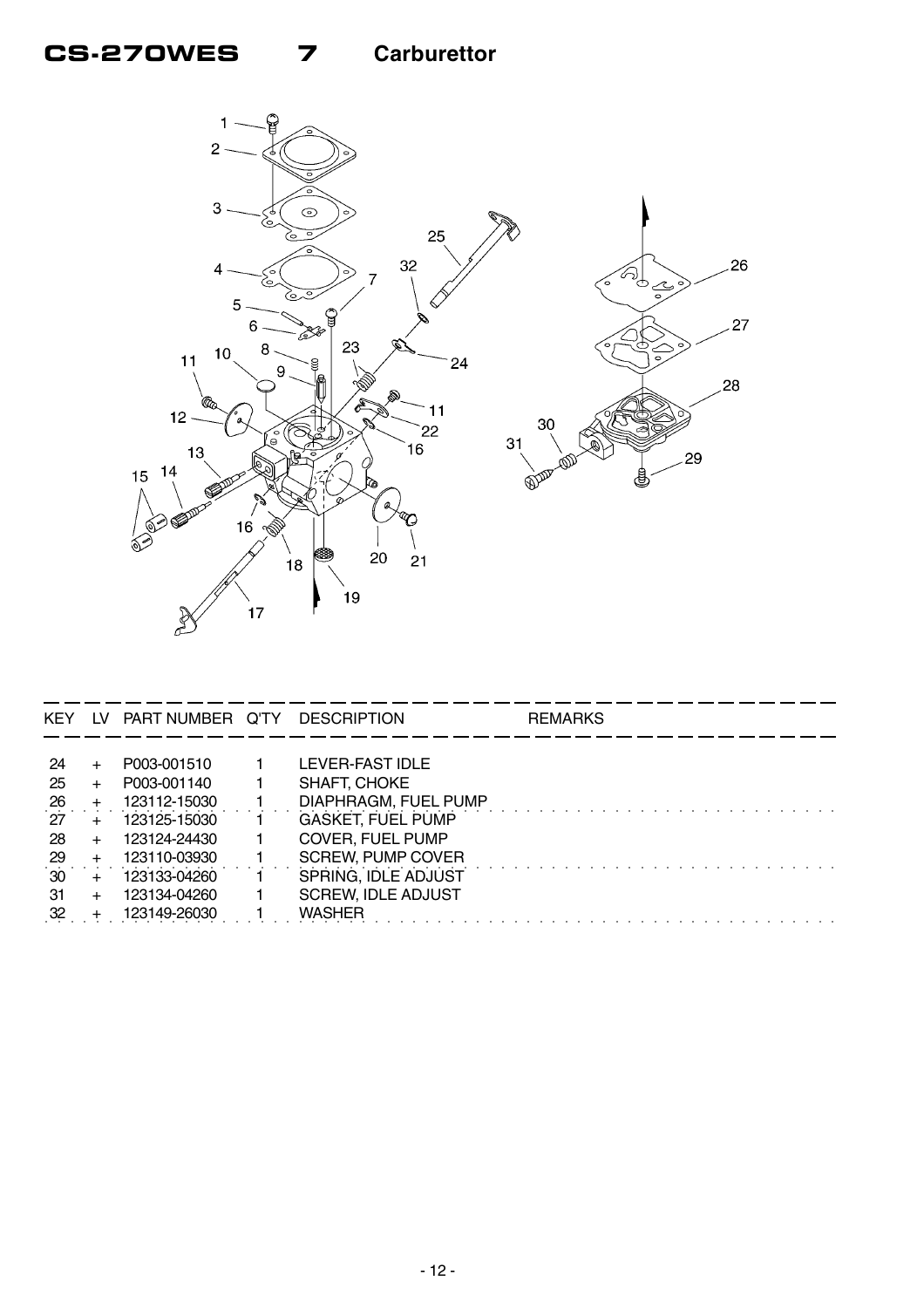| Index               |          |                     |          |                     |          |  |  |  |
|---------------------|----------|---------------------|----------|---------------------|----------|--|--|--|
| <b>Parts Number</b> | Key No.  | <b>Parts Number</b> | Key No.  | <b>Parts Number</b> | Key No.  |  |  |  |
| A021-001420         | $5 - 21$ | P003-001470         | $7 - 23$ | V553-000020         | $1 - 6$  |  |  |  |
| A021-001420         | $7 -$    | P003-001510         | $7 - 24$ | V582-000020         | $5 - 15$ |  |  |  |
| A051-000634         | $3 - 17$ | P021-000063         | $6 - 25$ | V651-000001         | $6 - 30$ |  |  |  |
| A056-000030         | $6 - 21$ | P021-001930         | $2 - 1$  | V651-000011         | $6 - 28$ |  |  |  |
| A172-000112         | $3 - 7$  | P021-001950         | $6 - 23$ | V652-000030         | $4 - 4$  |  |  |  |
| A202-000001         | $1 - 14$ | P021-002150         | $1 - 7$  | X122-000071         | $6 - 38$ |  |  |  |
| A204-000060         | $5 - 19$ | P021-003435         | $1 - 22$ | X502-000340         | $6 - 34$ |  |  |  |
| A226-000200         | $5 - 18$ | P021-005581         | 4 - 35   | X502-000350         | $3 - 28$ |  |  |  |
| A232-000191         | $5 - 14$ | P021-005591         | 4 - 32   | X503-007640         | $3 - 29$ |  |  |  |
| A235-000140         | $5 - 16$ | P021-006951         | $2 - 9$  | X530-000210         | $3 - 30$ |  |  |  |
| A239-000030         | $4 - 20$ | P021-010890         | 4 - 1    | 100011-05731        | $1 - 11$ |  |  |  |
| A241-000060         | $5 - 28$ | P021-011220         | $1 - 3$  | 100013-22330        | $1 - 10$ |  |  |  |
| A300-000130         | $2 - 3$  | P021-011230         | 1 - 1    | 100014-55930        | $1 - 8$  |  |  |  |
| A301-000000         | $2 - 4$  | P022-001320         | $3 - 24$ | 100015-04630        | $1 - 9$  |  |  |  |
| A303-000000         | $2 - 5$  | P022-001330         | $3 - 23$ | 100910-60030        | $5 - 3$  |  |  |  |
| A320-000021         | $6 - 35$ | P022-006220         | $3 - 22$ | 100915-33930        | $5 - 2$  |  |  |  |
| A365-000050         | 4 - 34   | V130-000000         | $5 - 29$ | 100918-15130        | $5 - 13$ |  |  |  |
| A409-000040         | $3 - 1$  | V137-000000         | $4 - 30$ | 100918-19830        | $5 - 1$  |  |  |  |
| A411-000340         | $3 - 8$  | V141-000050         | $5 - 20$ | 100921-39130        | 5 - 11   |  |  |  |
| A426-000000         | $3 - 15$ | V186-000020         | 4 - 23   | 123110-03930        | 7 - 29   |  |  |  |
| A427-000000         | $3 - 14$ | V187-000010         | $4 - 7$  | 123112-15030        | $7 - 26$ |  |  |  |
| A440-000430         | $5 - 27$ | V202-000011         | $1 - 19$ | 123113-37530        | $7 - 18$ |  |  |  |
| A500-000183         | $3 - 26$ | V202-000020         | 4 - 21   | 123114-05260        | $7 - 21$ |  |  |  |
| A506-000030         | $3 - 21$ | V202-000020         | 5 - 12   | 123114-38830        | $7 - 11$ |  |  |  |
| A507-000021         | $3 - 19$ | V203-000021         | $6 - 26$ | 123116-05960        | $7 - 20$ |  |  |  |
| A514-000020         | $3 - 4$  | V203-000100         | $3 - 6$  | 123118-02261        | $7 - 14$ |  |  |  |
| A551-000010         | $6 - 20$ | V225-000030         | 1 - 17   | 123120-03661        | $7 - 13$ |  |  |  |
| A552-000020         | $6 - 24$ | V308-000030         | $4 - 3$  | 123122-03660        | $7 - 8$  |  |  |  |
| A556-000091         | $6 - 19$ | V352-000020         | $4 - 18$ | 123123-03930        | $7 - 6$  |  |  |  |
| C022-000020         | $4 - 2$  | V353-000060         | $6 - 5$  | 123124-24430        | 7 - 28   |  |  |  |
| C032-000134         | $6 - 1$  | V355-000270         | $6 - 29$ | 123125-15030        | $7 - 27$ |  |  |  |
| C300-000170         | $6 - 13$ | V356-000290         | 4 - 5    | 123126-10631        | $7 - 19$ |  |  |  |
| C305-000022         | $1 - 18$ | V358-000020         | $1 - 13$ | 123127-15030        | $7 - 16$ |  |  |  |
| C305-000031         | $6 - 32$ | V376-000450         | $6 - 16$ | 123130-02960        | $7 - 1$  |  |  |  |
| C309-000030         | $6 - 27$ | V420-000930         | $5 - 25$ | 123132-35430        | 7 - 12   |  |  |  |
| C320-000045         | $6 - 2$  | V450-000070         | 6 - 17   | 123133-04260        | 7 - 30   |  |  |  |
| C328-000020         | 6 - 14   | V450-000080         | 4 - 19   | 123134-04260        | 7 - 31   |  |  |  |
| C334-000070         | $6 - 12$ | V451-000150         | $6 - 22$ | 123137-19830        | $7 - 9$  |  |  |  |
| C345-000112         | $6 - 9$  | V452-000030         | $3 - 3$  | 123138-03930        | $7 - 5$  |  |  |  |
| C400-000200         | $5 - 4$  | V452-000110         | $6 - 8$  | 123139-03930        | $7 - 7$  |  |  |  |
| C410-000154         | $5 - 10$ | V452-000150         | $3 - 20$ | 123140-27230        | $7 - 4$  |  |  |  |
| C411-000001         | $5 - 36$ | V470-000320         | $4 - 22$ | 123141-03930        | $7 - 3$  |  |  |  |
| C450-000140         | $5 - 32$ | V471-001230         | 4 - 24   | 123142-03930        | $7 - 2$  |  |  |  |
| C454-000080         | $5 - 33$ | V471-001270         | $4 - 29$ | 123146-10631        | $7 - 10$ |  |  |  |
| C617-000200         | $5 - 5$  | V471-001280         | $4 - 28$ | 123149-26030        | 7 - 32   |  |  |  |
| P003-000010         | 7 - 15   | V475-001900         | $3 - 11$ | 123181-39130        | $4 - 27$ |  |  |  |
| P003-001040         | $7 - 22$ | V485-000380         | $5 - 8$  | 130020-33330        | $5 - 23$ |  |  |  |
| P003-001140         | $7 - 25$ | V485-000390         | $5 - 9$  | 131205-14930        | $4 - 26$ |  |  |  |
| P003-001300         | $7 - 17$ | V505-000000         | $1 - 4$  | 131300-56430        | $4 - 31$ |  |  |  |
|                     |          |                     |          |                     |          |  |  |  |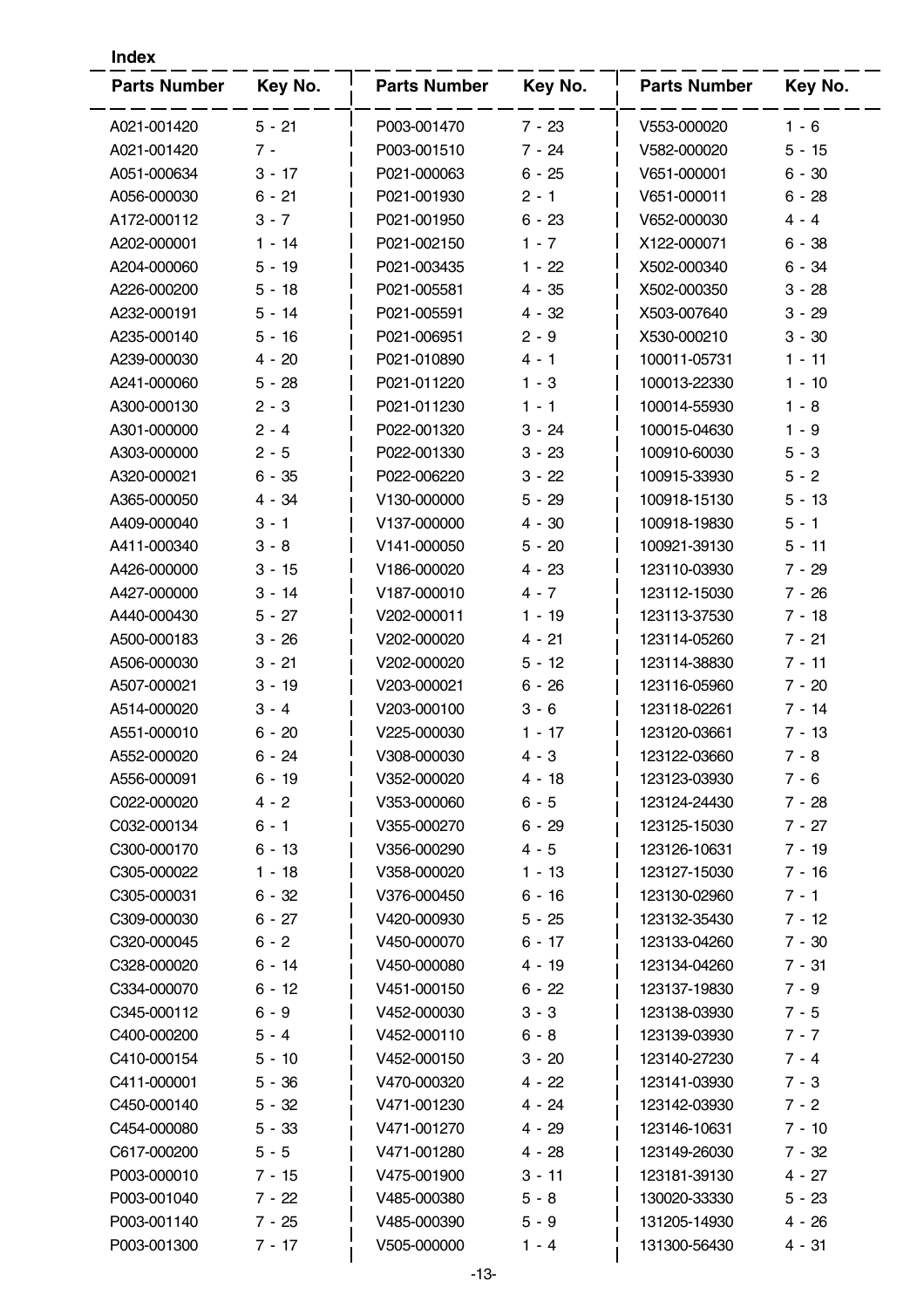#### **Index**

| <b>Parts Number</b> | Key No.  | <b>Parts Number</b> | Key No.  | <b>Parts Number</b> | Key No. |
|---------------------|----------|---------------------|----------|---------------------|---------|
| 132010-22130        | $4 - 10$ | 900345-40025        | $5 - 30$ |                     |         |
| 132012-11960        | $4 - 8$  | 900515-00008        | $3 - 2$  |                     |         |
| 132013-09820        | 4 - 25   | 900562-50005        | $6 - 4$  |                     |         |
| 132013-26630        | 4 - 9    | 900602-00004        | 4 - 15   |                     |         |
| 132115-01461        | $4 - 11$ | 900603-00005        | $3 - 5$  |                     |         |
| 132115-44330        | $4 - 13$ | 900720-00018        | $4 - 33$ |                     |         |
| 145510-13931        | $2 - 2$  | 900724-00004        | $1 - 23$ |                     |         |
| 150117-16430        | $3 - 10$ | 900800-36001        | $1 - 5$  |                     |         |
| 156110-04920        | $3 - 13$ | 91107-05040         | $2 - 6$  |                     |         |
| 156114-07320        | $3 - 12$ | 91318-05032         | 6 - 7    |                     |         |
| 159010-10230        | $3 - 16$ | 91481-04035         | 4 - 16   |                     |         |
| 163911-30130        | $1 - 15$ | 93050-30098         | $6 - 15$ |                     |         |
| 175012-35630        | $6 - 18$ |                     |          |                     |         |
| 177214-04630        | 4 - 17   |                     |          |                     |         |
| 177236-61830        | $3 - 18$ |                     |          |                     |         |
| 177246-11120        | $3 - 25$ |                     |          |                     |         |
| 178043-35430        | $5 - 31$ |                     |          |                     |         |
| 178090-37930        | 5 - 34   |                     |          |                     |         |
| 431010-39230        | $6 - 37$ |                     |          |                     |         |
| 433019-12330        | $6 - 33$ |                     |          |                     |         |
| 433026-35430        | $1 - 20$ |                     |          |                     |         |
| 433116-35430        | $6 - 11$ |                     |          |                     |         |
| 433167-39130        | $6 - 6$  |                     |          |                     |         |
| 436114-13930        | $1 - 24$ |                     |          |                     |         |
| 436205-02832        | $4 - 12$ |                     |          |                     |         |
| 890157-39130        | $5 - 24$ |                     |          |                     |         |
| 890345-39230        | $5 - 26$ |                     |          |                     |         |
| 890631-38230        | 5 - 22   |                     |          |                     |         |
| 895410-02830        | $2 - 8$  |                     |          |                     |         |
| 895812-03930        | $2 - 7$  |                     |          |                     |         |
| 898510-39130        | $2 - 11$ |                     |          |                     |         |
| 898568-14530        | $2 - 10$ |                     |          |                     |         |
| 900106-05016        | $1 - 16$ |                     |          |                     |         |
| 900106-05025        | $1 - 25$ |                     |          |                     |         |
| 900162-04012        | $1 - 12$ |                     |          |                     |         |
| 900162-05022        | $1 - 2$  |                     |          |                     |         |
| 900238-04012        | $4 - 6$  |                     |          |                     |         |
| 900238-05022        | $3 - 9$  |                     |          |                     |         |
| 900238-05050        | $5 - 17$ |                     |          |                     |         |
| 900253-04008        | $5 - 6$  |                     |          |                     |         |
| 900253-04010        | 6 - 31   |                     |          |                     |         |
| 900253-04012        | $4 - 14$ |                     |          |                     |         |
| 900253-04012        | $5 - 35$ |                     |          |                     |         |
| 900253-04012        | $6 - 10$ |                     |          |                     |         |
| 900253-04016        | $6 - 36$ |                     |          |                     |         |
| 900253-05020        | $1 - 21$ |                     |          |                     |         |
| 900253-05020        | $5 - 7$  |                     |          |                     |         |
| 900256-04016        | $3 - 27$ |                     |          |                     |         |
| 900330-30260        | $6 - 3$  |                     |          |                     |         |